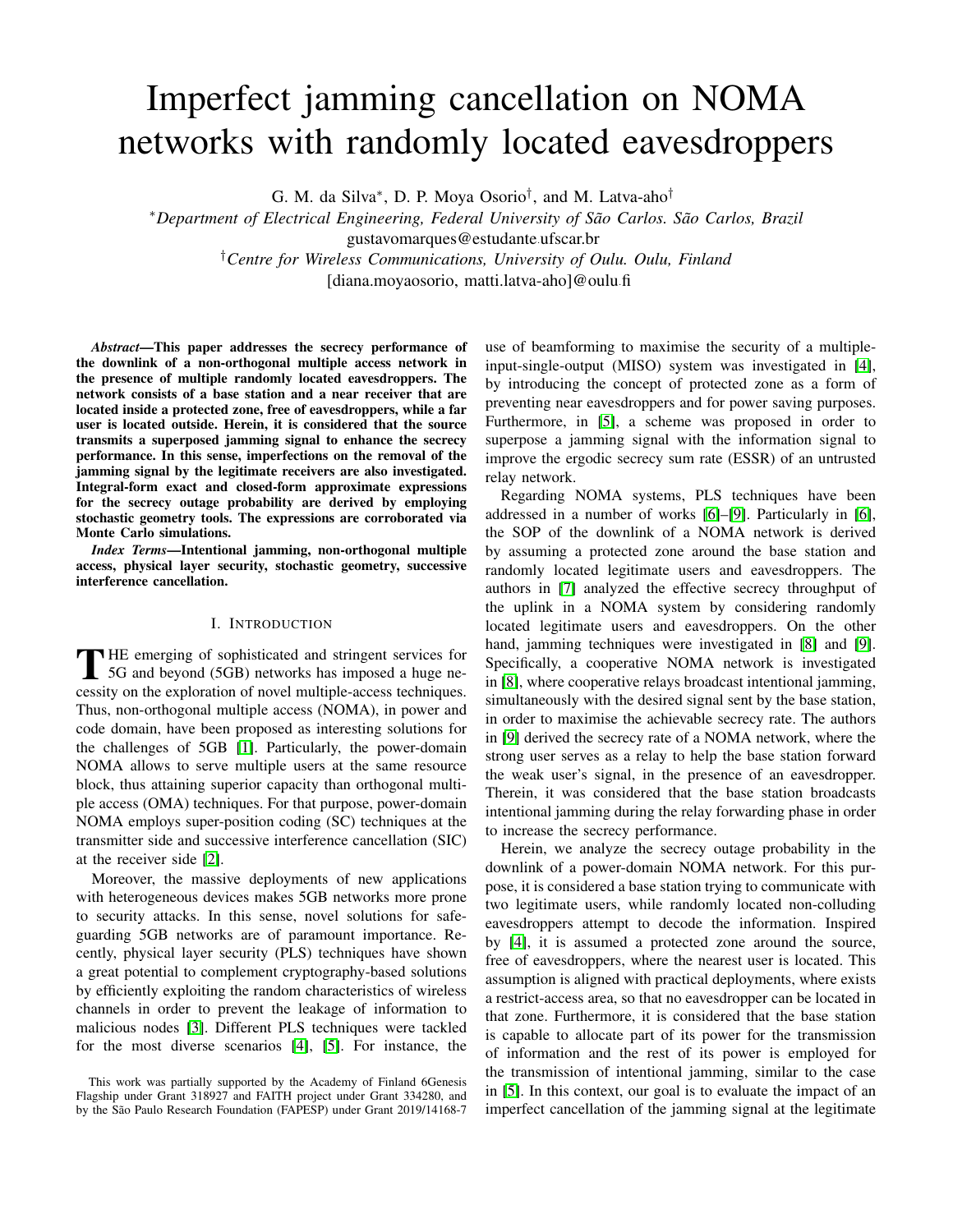

<span id="page-1-0"></span>Fig. 1. System model for the NOMA network.

receivers. For the proposed system, integral-form exact and closed-form approximate expressions for the secrecy outage probability are derived by employing stochastic geometry tools and validated via Monte Carlo simulations.

Along the paper, the probability density function (PDF) and the cumulative distribution function (CDF) of a random variable (RV) X will be denoted as  $f_X(x)$  and  $F_X(x)$ , respectively. Also,  $E\{\cdot\}$  denotes the expectation operator,  $\Gamma(a, x) =$  $\int_x^{\infty} t^{a-1} e^{-t} dt$  denotes the incomplete gamma function, and  $[z]^{+} = \max\{z, 0\}.$ 

## II. SYSTEM MODEL

<span id="page-1-5"></span>Consider the system illustrated in Fig. [1,](#page-1-0) where a base station so-called Alice (A) tries to communicate with two legitimate NOMA users so-called Bob<sub>1</sub> and Bob<sub>2</sub> (B<sub>1</sub> and  $B_2$ ), so that  $B_1$  is the user located far away from Alice and, consequently,  $B_2$  is located near to Alice, inside a controlled geographical area of radius  $r_p$ , so-called protected zone, in which the probability of an eavesdropper located inside is null. Thus, randomly located and non-colluding eavesdroppers socalled Eves  $(E_i)$  are distributed by a homogeneous Poisson point process (hPPP) in a ring between  $r_p$  and r, where the hPPP is denoted by  $\Phi_{\lambda}$ , with  $\lambda$  being the density of the process and  $i \in \Phi_{\lambda}$ . It is considered that the legitimate receivers operate in a NOMA basis, and all channels undergo independent Rayleigh block fading and additive white Gaussian noise (AWGN) with mean power  $N_0$ . Therefore, the channel coefficients are denoted by  $h_{\text{A}j} \sim \mathcal{CN}(0, \Omega_{\text{A}j})$ , and the channel gains by  $g_{\text{A}j} = |h_{\text{A}j}|^2$ , with  $\Omega_{\text{A}j} = E\{g_{\text{A}j}\} = d_{\text{A}j}^{-\beta}$  being the average channel gain,  $d_{\text{A}j}$  is the distance between the respective nodes,  $\beta$  is the pathloss exponent, and  $j \in \{B_1, B_2, E_i\}.$ 

For the communication process, A first broadcasts, simultaneously, the information messages intended to  $B_1$  and  $B_2$ , by considering a power-domain NOMA scheme, together with an intentional jamming signal, intended to improve the secrecy performance as in [\[5\]](#page-5-4). Thus that the transmitted signal at time  $t$  is given by

$$
x(t) = \sqrt{\alpha \theta P} x_1(t) + \sqrt{(1 - \alpha)\theta P} x_2(t) + \sqrt{(1 - \theta)P} x_3(t),
$$
\n(1)

where  $x_1(t)$ ,  $x_2(t)$  and  $x_J(t)$  denote the information signals to  $B_1$ ,  $B_2$  and the intentional jamming signal, respectively.

P is the total transmitting power at A,  $0.5 < \alpha < 1$  is the power allocation factor according to NOMA scheme, and  $\theta \in [0, 1]$  is the power allocation factor for jamming and information signals. Then, the received signal at time  $t$  in node  $j \in {\rm B}_1, {\rm B}_2, {\rm E}_i$  can be expressed as

$$
y_j(t) = h_{\text{A}_j} \underbrace{\left(\frac{\sqrt{\alpha \theta P} x_1(t)}{B_1 \text{'s Signal}} + \frac{\sqrt{(1-\alpha) \theta P} x_2(t)}{B_2 \text{'s Signal}} + \frac{\sqrt{(1-\theta) P} x_J(t)}{J_{\text{amming Signal}}}\right)}_{\text{Manning Signal}} + \frac{n_0}{N_{\text{oise}}}.
$$
\n(2)

Herein, the jamming is generated by a pseudorandom noise generator, [\[10\]](#page-5-9) then the jamming signal can be replicated at the legitimate receivers, giving them the ability of cancel the jamming. However, in this paper we consider that the users might fail on perfectly remove the intentional jamming, due to decoding errors and channel specifcs, causing a remaining residual interference (RI) at the user's received signal. Therefore, the instantaneous received signal-to-interferenceplus-noise ratio (SINR) at  $B_1$  is expressed as

<span id="page-1-1"></span>
$$
\gamma_1 = \frac{\alpha \theta \gamma_p \ g_{AB_1}}{(1 - \alpha) \theta \gamma_p \ g_{AB_1} + (1 - \theta) \xi \gamma_p \ g_{AB_1} + 1},\tag{3}
$$

where  $\gamma_p = \frac{P}{N_0}$  is the transmit SNR and  $\xi \in [0, 1]$  is the RI level, i.e., the perfect intentional jamming cancellation occurs when  $\xi = 0$ .

On the other hand,  $B_2$  employs SIC to first decode the information intended to  $B_1$ 's, then it is able to decode its own information. Therefore, the corresponding instantaneous received SINRs  $\gamma_{21}$  relative to B<sub>1</sub>'s information and  $\gamma_{22}$ relative to  $B_2$ 's information are, respectively, given by

<span id="page-1-2"></span>
$$
\gamma_{21} = \frac{\alpha \theta \gamma_p \ g_{AB_2}}{(1 - \alpha)\theta \gamma_p \ g_{AB_2} + (1 - \theta)\xi \gamma_p \ g_{AB_2} + 1},\tag{4}
$$

<span id="page-1-3"></span>
$$
\gamma_{22} = \frac{(1-\alpha)\theta\gamma_p \, g_{AB_2}}{(1-\theta)\xi\gamma_p \, g_{AB_2} + 1}.\tag{5}
$$

For the eavesdroppers, it is assumed that they perform SIC, but are unable to remove the jamming signal, so that the instantaneous received SINRs at  $E_i$  are denoted as  $\gamma_{E_i}$  relative to B<sub>1</sub>'s information and  $\gamma_{E_i}$  relative to B<sub>2</sub>'s information. Regarding that the eavesdroppers do not collude, we are interested on the instantaneous received SINRs of the eavesdropper with best channel conditions, which are, respectively, given by

<span id="page-1-4"></span>
$$
\gamma_{\text{E1}} = \max_{i \in \Phi_{\lambda}} [\gamma_{\text{E}_i 1}] = \max_{i \in \Phi_{\lambda}} \left[ \frac{\alpha \theta \gamma_p \ g_{\text{AE}_i}}{\gamma_p \ g_{\text{AE}_i} \left[ (1 - \alpha) \theta + (1 - \theta) \right] + 1} \right], \tag{6}
$$

$$
\gamma_{\text{E2}} = \max_{i \in \Phi_{\lambda}} [\gamma_{\text{E}_i 2}] = \max_{i \in \Phi_{\lambda}} \left[ \frac{(1 - \alpha) \theta \gamma_p \ g_{\text{AE}_i}}{(1 - \theta) \gamma_p \ g_{\text{AE}_i} + 1} \right]. \tag{7}
$$

Considering this, the corresponding CDFs for the RVs expressed in [\(3\)](#page-1-1), [\(4\)](#page-1-2) and [\(5\)](#page-1-3) can be obtained straightforwardly by isolating the respective channel gain from each equation, which follow an exponential distribution.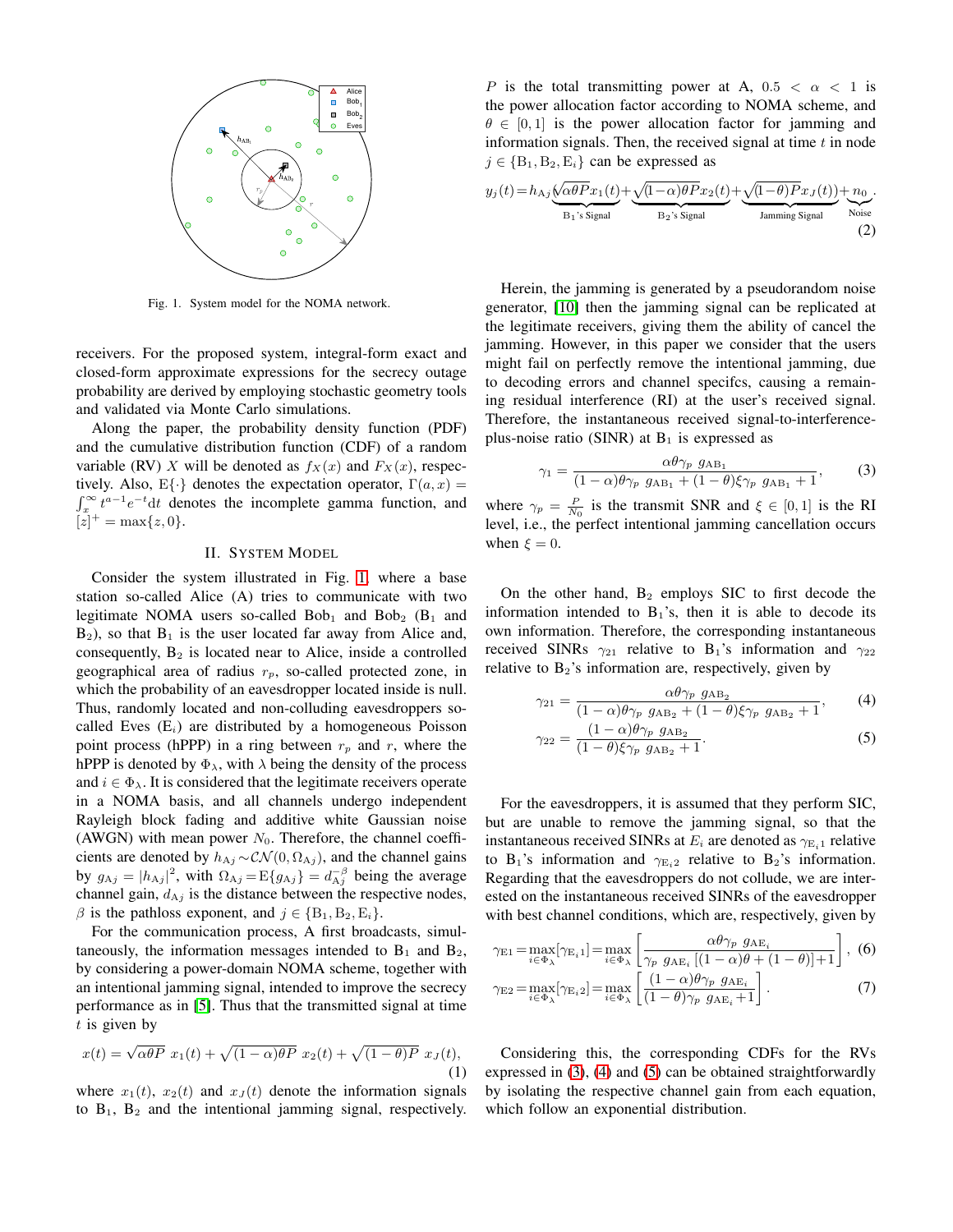The CDF of  $\gamma_{E1}$  can be obtained from [\(6\)](#page-1-4) as

$$
F_{\gamma_{\text{E1}}}(\tau) = \Pr(\gamma_{\text{E1}} \leq \tau),
$$
  
\n
$$
= \Pr\left(\max_{i \in \Phi_{\lambda}} [g_{\text{AE}_{i}}] \leq \frac{\tau}{\gamma_{p}[\alpha \theta - \tau(1-\alpha \theta)]}\right),
$$
  
\n
$$
\stackrel{(a)}{=} \mathbb{E}_{\Phi_{\lambda}} \left[ \prod_{i \in \Phi_{\lambda}} \left(1 - e^{-\frac{\tau}{\gamma_{p}[\alpha \theta - \tau(1-\alpha \theta)] d_{\text{AE}_{i}}^{-\beta}}}\right) \right]
$$
  
\n
$$
\stackrel{(b)}{=} \exp\left(-\lambda \int_{0}^{2\pi} \int_{r_{p}}^{r} e^{-\frac{\tau}{\gamma_{p}[\alpha \theta - \tau(1-\alpha \theta)] \rho^{-\beta}} \rho d\rho d\phi}\right),
$$
  
\n
$$
= \exp\left[-2\pi \lambda \left(\int_{0}^{r} e^{-k\rho^{\beta}} \rho d\rho - \int_{0}^{r_{p}} e^{-k\rho^{\beta}} \rho d\rho\right)\right],
$$
  
\n
$$
\stackrel{(c)}{=} \exp\left[-\frac{2\pi \lambda}{\beta} k^{-\frac{2}{\beta}} \left[\Gamma\left(\frac{2}{\beta}, kr^{\beta}\right) - \Gamma\left(\frac{2}{\beta}, kr^{\beta}\right)\right]\right],
$$
 (8)

where  $k = \frac{\tau}{\gamma_p [\alpha \theta - \tau (1 - \alpha \theta)]}$  and (*a*) is obtained considering that all  $g_{AE_i}$  are independent and identically distributed, hence it becomes a multiplication. Finally, we obtain the expectation of the hPPP.

Also, (b) is obtained by considering the following variable change  $\rho = d_{AE_i}$  and [\[11,](#page-5-10) Theo. 4.9].

Finally, (c) is obtained after mathematical manipulations and by considering [\[12,](#page-5-11) Eq. 3.326.4].

By defining  $\Upsilon(k) = e^{-\frac{2\pi\lambda}{\beta}k^{-\frac{2}{\beta}}} \left[ \Gamma(\frac{2}{\beta}, kr_p^{\beta}) - \Gamma(\frac{2}{\beta}, kr_p^{\beta}) \right]$  and following the above mentioned steps to find the CDF of the RV  $\gamma_{\rm E2}$ , we can express the CDFs of  $\gamma_{\rm E1}$  and  $\gamma_{\rm E2}$  respectively, as

$$
F_{\gamma_{\rm E1}}(\tau) = \Upsilon \left( \frac{\tau}{\gamma_p(\alpha \theta - \tau(1 - \alpha \theta))} \right), 0 < \tau < \frac{\alpha \theta}{1 - \alpha \theta},\tag{9}
$$

<span id="page-2-4"></span>
$$
F_{\gamma_{\text{E2}}}(\tau) = \Upsilon \left( \frac{\tau}{\gamma_p(\theta(1-\alpha) - \tau(1-\theta))} \right), 0 < \tau < \frac{\theta(1-\alpha)}{1-\theta}. \tag{10}
$$

# III. SECRECY OUTAGE PROBABILITY

Given the definition of secrecy capacity [\[3\]](#page-5-2) as the difference between the capacities of the legitimate and eavesdropping links, i.e.  $C_{\rm S} = [C_B - C_{\rm E}]^+$ , the secrecy outage probability (SOP) is traditionally defined as the probability of  $C<sub>S</sub>$  being less than a target secrecy rate  $R<sub>S</sub> > 0$ . However, this metric does not give a direct indication of the security level in the system, thus Zhou et al. proposed a new definition for SOP in [\[13\]](#page-5-12), by conditioning the SOP to the likelihood of a successful transmission. Thus, given that exists a feedback from B to A, A can decide to transmit only when the legitimate link is reliable, i.e.  $\gamma_k$  exceeds some SNR threshold  $\mu$ , where  $\mu \geq 2^{R_S} - 1$ . Taken this definition of SOP into consideration and defining  $\tau_s = 2^{R_s}$  as the security threshold, the SOP at B<sub>1</sub> and  $B_2$  can be, respectively, formulated as

$$
SOP_1 = \Pr\left(\frac{1+\gamma_1}{1+\gamma_{\text{E1}}} < \tau_{\text{S}}|\gamma_1 > \mu\right),\tag{11}
$$

$$
SOP_2 = \Pr\left(\frac{1+\gamma_{22}}{1+\gamma_{E2}} < \tau_{S} | (\gamma_{21} > \mu \cap \gamma_{22} > \mu) \right). \tag{12}
$$

In the following, we perform an exact derivation for [\(11\)](#page-2-0) and [\(12\)](#page-2-1), and an approximation is also proposed.

## *A. Exact Analysis*

**Theorem 1.** The conditioned SOP at  $B_1$  and  $B_2$  under imperfect intentional jamming cancellation are, respectively, given by

$$
SOP_1 = \begin{cases} \Psi_{\gamma_1} \left( \frac{\gamma_1 - \tau_S + 1}{\tau_S}, \mu, \frac{\alpha \theta + \tau_S - 1}{1 - \alpha \theta} \right), & I_a^1 \\ \Psi_{\gamma_1} \left( \frac{\gamma_1 - \tau_S + 1}{\tau_S}, \mu, \frac{\alpha \theta}{\xi + \theta (1 - \alpha - \xi)} \right), & I_b^1, \\ \Psi_{\gamma_2 2} \left( \frac{\gamma_2 2 - \tau_S + 1}{\tau_S}, \mu, \frac{\tau_S (1 - \alpha \theta)}{1 - \theta} - 1 \right), & I_a^2 \end{cases}
$$
(13)

$$
SOP_2 = \begin{cases} \Psi_{\gamma_{22}} \frac{\gamma_{22} - \tau_{S} + 1}{\tau_{S}}, \mu, \frac{\tau_{1-\theta}}{1-\theta} - 1, \\ \Psi_{\gamma_{22}} \frac{\gamma_{22} - \tau_{S} + 1}{\tau_{S}}, \mu, \frac{(1-\alpha)\theta}{(1-\theta)\xi}, \\ \Psi_{\gamma_{22}} \frac{\gamma_{22} - \tau_{S} + 1}{\tau_{S}}, \frac{\mu(1-\alpha)}{\alpha - \mu(1-\alpha)}, \frac{\tau_{S}(1-\alpha\theta)}{1-\theta} - 1, \\ \Psi_{\gamma_{22}} \frac{\gamma_{22} - \tau_{S} + 1}{\tau_{S}}, \frac{\mu(1-\alpha)}{\alpha - \mu(1-\alpha)}, \frac{(1-\alpha)\theta}{(1-\theta)\xi}, \\ \end{cases}
$$
 (14)

where  $I_a^1 \triangleq \{1 \lt \tau_S \leq \frac{(1-\alpha\theta)(\xi+\theta(1-\xi))}{\xi+\theta(1-\alpha-\xi)}, \tau_S-1 \leq \mu \leq \frac{\alpha\theta+\tau_S-1}{1-\alpha\theta}\}, I_b^1 \triangleq$  $\{\frac{(1-\alpha\theta)(\xi+\theta(1-\xi))}{\xi+\theta(1-\alpha-\xi)} < \tau_S < \frac{\xi+\theta(1-\xi)}{\xi+\theta(1-\alpha-\xi)}, \tau_S-1 \leq \mu < \frac{\alpha\theta}{\xi+\theta(1-\alpha-\xi)}\},$  $I_a^2 \triangleq \{0 < \mu \leq \frac{\alpha}{1-\alpha}-1, \frac{\mu\xi}{1-\alpha+\mu\xi} < \theta < 1, 0 < \xi < \frac{\theta(1-\alpha)}{\tau_S(1-\alpha\theta)+\theta-1}\},$  $I_b^2 \triangleq \{0 < \mu \leq \tfrac{\alpha}{1-\alpha}-1, \tfrac{\mu\xi}{1-\alpha+\mu\xi} < \theta < 1, \tfrac{\theta(1-\alpha)}{\tau_\mathbf{S}(1-\alpha\theta)+\theta-1} \leq \xi < 1\}, \ I_c^2 \triangleq$  $\{\tfrac{\alpha}{1-\alpha}-1<\mu<\tfrac{\alpha}{1-\alpha},\tfrac{\mu\xi}{\alpha-\mu(1-\alpha-\xi)}<\theta<1, 0<\xi<\tfrac{\theta(1-\alpha)}{\tau_{\mathcal{S}}(1-\alpha\theta)+\theta-1}\}$ and  $I_d^2 \triangleq \left\{ \frac{\alpha}{1-\alpha} - 1 \right. \left. \left. \left. \left. \frac{\alpha}{\alpha - \mu(1-\alpha-\xi)} \right. \right. \right. \left. \left. \left. \frac{\beta(1-\alpha)}{\tau_{\rm S}(1-\alpha\theta)+\theta-1} \right. \right. \right. \right. \left. \left. \frac{\beta(1-\alpha)}{\tau_{\rm S}(1-\alpha\theta)+\theta-1} \right. \right. \left. \left. \frac{\beta(1-\alpha)}{\tau_{\rm S}(1-\alpha\theta)+\theta-1} \right. \right. \left. \left. \frac{\beta(1-\alpha)}{\tau_{\rm S}(1-\alpha\$  $\xi < 1$ }. Also  $\Psi_{\gamma_1}(k, a, b)$  and  $\Psi_{\gamma_{22}}(k, a, b)$  are defined as

$$
\Psi_{\gamma_1}(k, a, b) \triangleq \frac{\int_a^b [1 - F_{\gamma_{E1}}(k)] f_{\gamma_1}(\gamma_1) d\gamma_1}{1 - F_{\gamma_1}(a)},
$$
\n(15)

$$
\Psi_{\gamma_{22}}(k, a, b) \triangleq \frac{\int_a^b [1 - F_{\gamma_{22}}(k)] f_{\gamma_{22}}(\gamma_{22}) d\gamma_{22}}{1 - F_{\gamma_{22}}(a)}.
$$
 (16)

<span id="page-2-5"></span> $\Box$ 

*Proof.* The proof is provided in appendix A.

#### <span id="page-2-2"></span>*B. Approximate Analysis*

<span id="page-2-3"></span>By considering the approximation of the gamma function  $\Gamma(a, b) \simeq \Gamma(a) - b^a \Gamma(a) / \Gamma(a+1)$  for  $b \to 0$  as in [\[14\]](#page-5-13), closedform approximate expressions for the SOP at  $B_1$  and  $B_2$  can be obtained by approximating the gamma functions in [\(9\)](#page-2-2) and [\(10\)](#page-2-3) for  $\gamma_p \to \infty$ . The approximations are respectively shown in [\(17\)](#page-3-0) and [\(18\)](#page-3-1) at the top of the next page.

#### IV. NUMERICAL RESULTS AND DISCUSSIONS

In this section, our analytical expressions are validated by Monte Carlo simulations through some illustrative samples. For the sake of illustration, we consider the pathloss exponent  $\beta = 4$  (urban scenario), all the positions are normalized by a maximum radius  $r = 1$ , and A is positioned at the center of the disc. Furthermore, we consider the target secrecy rate  $R<sub>S</sub> = 1$ and  $\mu = 2^{R_S} - 1$  (worst-case scenario).

<span id="page-2-1"></span><span id="page-2-0"></span>Fig. [2](#page-3-2) illustrates the secrecy outage probability versus transmit SNR,  $\gamma_p$ , for different configurations of power allocation factor for NOMA,  $\alpha$  and power allocation factor for information,  $\theta$ . It can be observed that the approximation obtained for SOP is tight from medium-to-high SNR. Also, note that by allocating more power to jamming (lower  $\theta$ ) the SOP is improved, especially for  $B_2$ , since it has a privileged position. For  $B_1$ , the most crucial parameter is  $\alpha$  since the quality of channel of  $B_1$  presents less quality; therefore, it is necessary to allocate more power for signal for decoding to get a better performance. Note that there is no  $SOP<sub>2</sub>$  for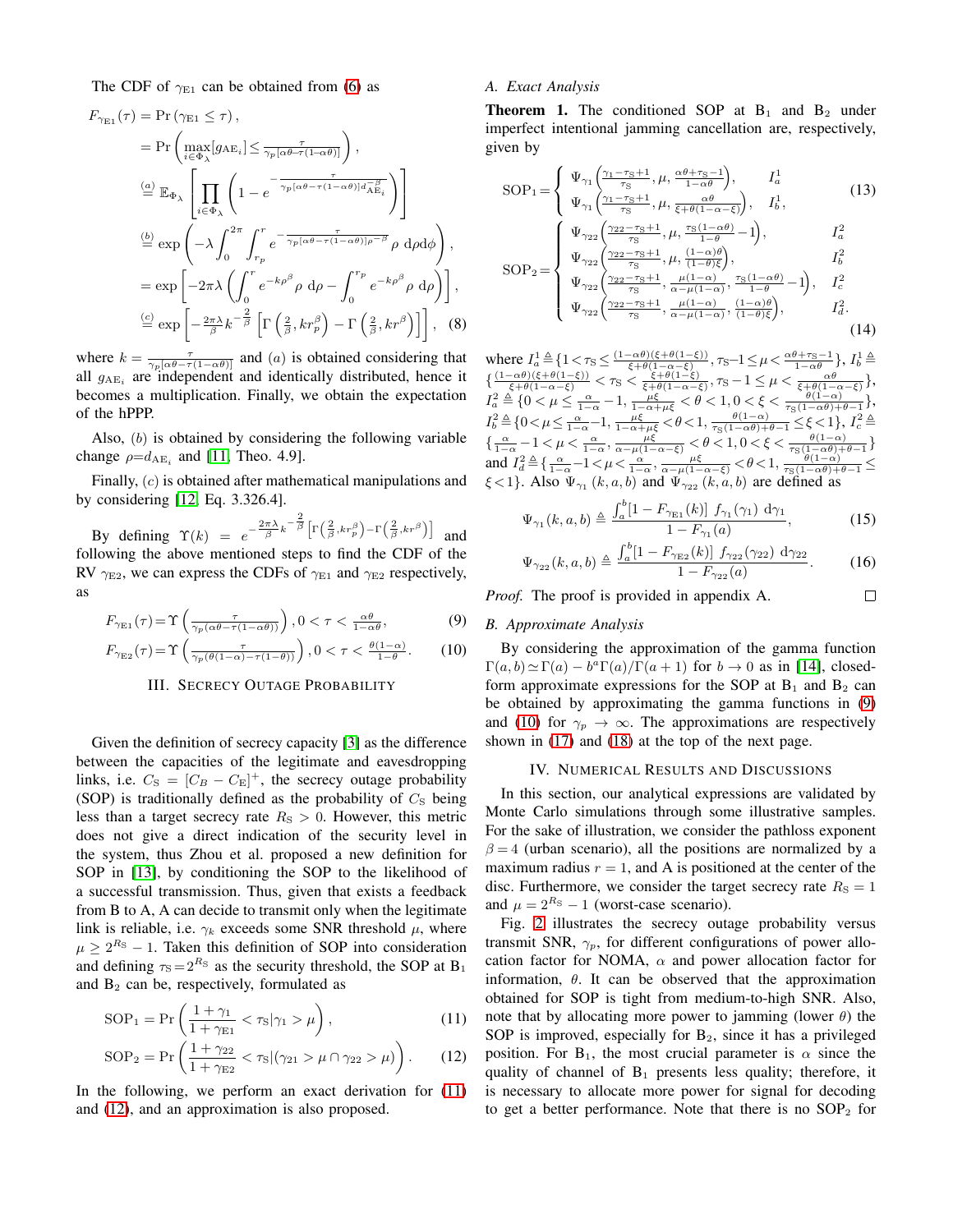$$
SOP_1 \approx \begin{cases} \left[1 - e^{-\pi\lambda\left(r^2 - r_p^2\right)}\right] \left[1 - e^{-\frac{\alpha\theta[\tau_S - (\mu + 1)(1 - \alpha\theta)]}{\Omega_{AB_1}\gamma_p[(1 - \alpha\theta)(\theta + \xi(1 - \theta)) - \tau_S(\theta(1 - \alpha) + \xi(1 - \theta))][\alpha\theta - \mu(\xi + \theta(1 - \alpha - \xi))]}\right], & I_a^1 \\ 1 - e^{-\pi\lambda\left(r^2 - r_p^2\right)}, & I_b^1, \end{cases} \tag{17}
$$
  
\n
$$
SOP_2 \approx \begin{cases} \left[1 - e^{-\pi\lambda\left(r^2 - r_p^2\right)}\right] \left[1 - e^{-\frac{(1 - \alpha)\theta[\tau_S(1 - \alpha\theta) - (1 - \theta)(\mu + 1)]}{\Omega_{AB_2}\gamma_p(1 - \theta)[\xi\tau_S(1 - \alpha\theta) - \theta(1 - \alpha - \xi) - \xi][\mu\xi - \theta(1 - \alpha + \mu\xi)]}\right], & I_a^2 \\ \left[1 - e^{-\pi\lambda\left(r^2 - r_p^2\right)}\right] \left[1 - e^{-\frac{\alpha\theta(1 - \theta - \tau_S(1 - \alpha\theta)) + (1 - \alpha)\theta\tau_S\mu(1 - \alpha\theta)}{\Omega_{AB_2}\gamma_p(1 - \theta)[\xi\tau_S(1 - \alpha\theta) - \theta(1 - \alpha - \xi) - \xi][\alpha\theta - \mu(\theta(1 - \alpha - \xi) + \xi)]}\right], & I_c^2 \\ 1 - e^{-\pi\lambda\left(r^2 - r_p^2\right)}, & I_b^2 \cup I_d^2. \end{cases} \tag{18}
$$

 $\alpha = 0.6$  and  $\theta = 0.25$ , which is mathematically expected, since the parameters set do not fit in any interval, and it represents a case of strong secrecy for  $B_2$ .



<span id="page-3-2"></span>Fig. 2. SOP versus transmit SNR  $\gamma_p$ , for distances  $d_{AB_1} = 0.7$  and  $d_{AB_2} = 0.2$ , radius of protected zone  $r_p = 0.3$ , eavesdropper density  $\lambda = 1$ eavesdropper/area unit and RI interference level  $\xi = 0$ . The lines denote the approximate expressions and markers indicate simulated results.

Fig. [3](#page-3-3) shows SOP versus the radius of protected zone,  $r_p$ , for different  $\lambda$ , and  $d_{AB_1} = 0.95$  and  $d_{AB_2} = 0.15$ , so that the protected zone varies from  $B_2$ 's position to  $B_1$ 's position. It can be observed that the SOP decreases more sharply beyond  $r_p \approx$ 0.5; indeed, as higher the density, a higher  $r_p$  is required to have a significant decrease. Also, a lower eavesdropper density leads to a lower SOP, as expected, and it can be noted that this impact is similar for both users.

Fig. [4](#page-3-4) illustrates SOP versus power allocation factor for information signals,  $\theta$ , for different values of RI level,  $\xi$  and power allocation factor for NOMA,  $\alpha$ . Observe that for the perfect jamming cancellation case, ( $\xi = 0$ ), a better secrecy outage can be attained by allocating more power for intentional jamming. However, with some level of residual interference, lower values of  $\theta$  will lead to a lost of secrecy, and there is an optimum value of for  $\theta$ , for which the best performance of each user can be obtained.

Fig. [5](#page-4-0) shows SOP versus RI level,  $\xi$ , for distinct values of power allocation factor for NOMA,  $\alpha$ , and power allocation factor for information,  $\theta$ . It can be observed that the level of RI may drastically decrease the secrecy performance in both users. Moreover, regarding  $B_2$ , for a fixed value of  $\xi$ ,

<span id="page-3-1"></span><span id="page-3-0"></span>

<span id="page-3-3"></span>Fig. 3. SOP versus radius of protected zone  $r_p$ , for distances  $d_{AB_1} = 0.95$ and  $d_{AB_2} = 0.15$ , power allocation factor for information signals  $\dot{\theta} = 0.25$ , power allocation factor for NOMA  $\alpha = 0.9$ , transmit SNR  $\gamma_p = 15$  dB and RI interference level  $\xi = 0$ .



<span id="page-3-4"></span>Fig. 4. SOP versus power allocation factor for information signals  $\theta$ , for distances  $d_{AB_1} = 0.7$  and  $d_{AB_2} = 0.2$ , radius of protected zone  $r_p = 0.3$ , eavesdropper density  $\lambda = 1$  eavesdropper/area unit and transmit SNR  $\gamma_p =$ 20 dB.

the SOP is significantly lower if less power is allocated to  $B_1$ information.

Fig. [6](#page-4-1) shows SOP versus target secrecy rate,  $R<sub>S</sub>$ , for distinct values of power allocation factor for NOMA,  $\alpha$ , power allocation factor for information,  $\theta$ , and RI level,  $\xi$ . It can be observed that, in general, SOP increases as the target secrecy rate, and the impact of RI interference level is crucial for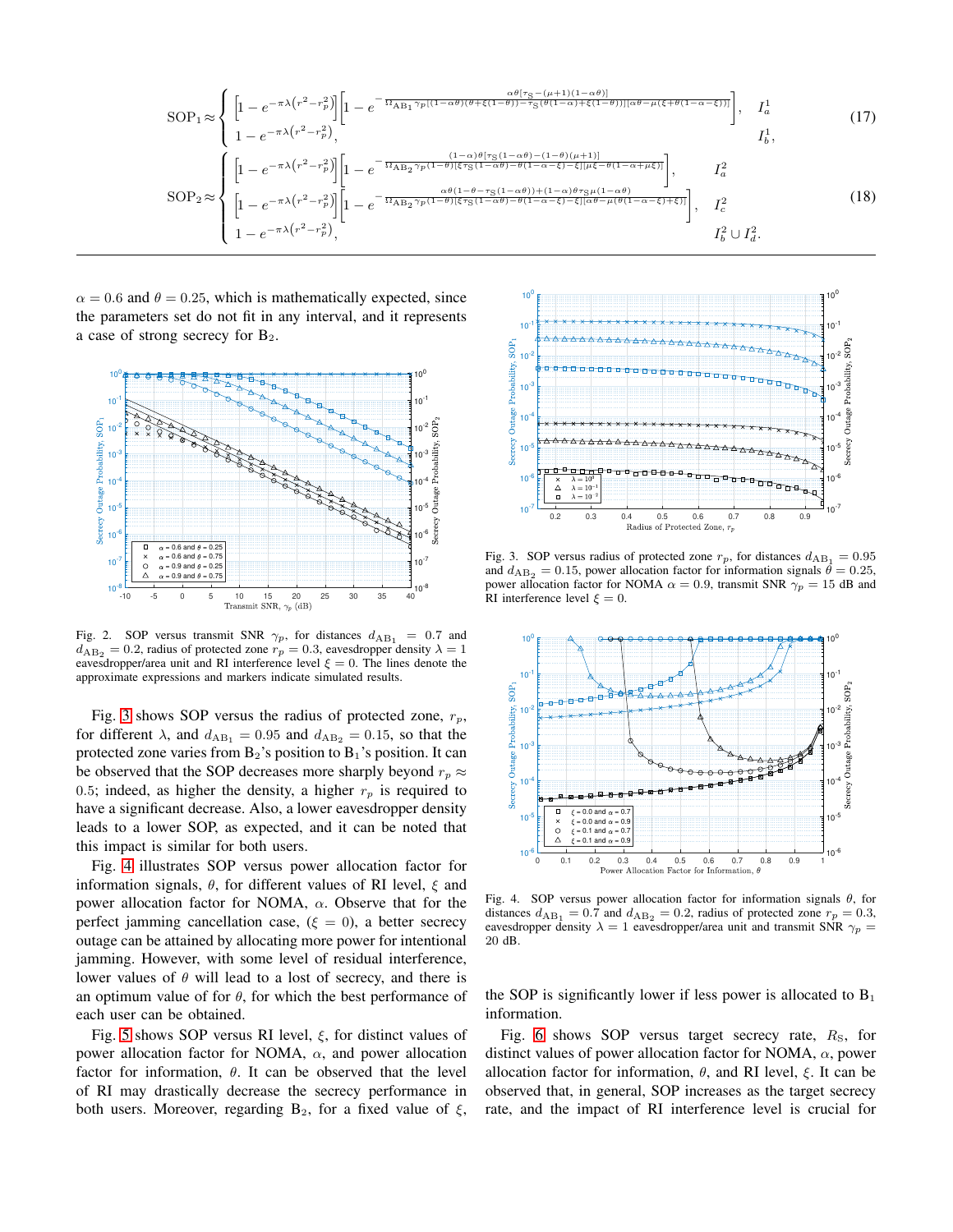

<span id="page-4-0"></span>Fig. 5. SOP versus RI level  $\xi$ , for distances  $d_{AB_1} = 0.7$  and  $d_{AB_2} = 0.2$ , protected radius  $r_p = 0.3$ , eavesdropper density  $\lambda = 1$  eavesdropper/area unit and transmit SNR  $\gamma_p = 20$  dB.

lower  $\theta$ , i.e., for more power allocated to intentional jamming. It is important to remark that  $\mu = 2^{R_S} - 1$  is considered the SNR threshold for reliability, then for  $\theta = 0.75$  and  $\alpha = 0.7$ the transmission attempts become scarce as the secrecy rate increases, but since there is quality enough to transmit, the secrecy is guaranteed by the high level of power allocated to the strong user, hence the SOP decreases due the scarcity of transmission.



<span id="page-4-1"></span>Fig. 6. SOP versus target secrecy rate  $R<sub>S</sub>$ , for distances  $d_{AB_1} = 0.7$  and  $d_{\rm AB_2}$  = 0.2, protected radius  $r_p$  = 0.3, eavesdropper density  $\lambda$  = 1 eavesdropper/area unit and transmit SNR  $\gamma_p = 20$  dB.

## V. CONCLUSIONS

We derived integral-form exact and closed-form approximate expressions for the secrecy outage probability of a PD-NOMA network consisting of two legitimate users and multiple eavesdroppers. It was considered the use of intentional jamming for improving the secrecy performance, and the case of imperfect jamming cancellation was evaluated. Results showed that secrecy transmissions are feasible as long as the residual interference level from jamming remains low. Future works can possibly focus on a network of colluding eavesdroppers and/or techniques to guarantee a low RI level due the imperfect jamming cancellation.

## APPENDIX A

The following steps are taken to obtain the SOP at  $B_1$ . From [\(11\)](#page-2-0), let A as the event of  $\frac{\gamma_1+1}{\gamma_{E1}+1} < \tau_S$  and B as the event of  $\gamma_1 > \mu$ , by the definition of conditional probability

$$
\Pr(A|B) = \frac{\Pr(A \cap B)}{\Pr(B)}.\tag{19}
$$

Considering the constraints described into sections [II](#page-1-5) and [III:](#page-2-4) (i)  $\mu \geq \tau_s - 1$ , (ii)  $\tau_s > 1$ , (iii)  $0.5 < \alpha < 1$ , (iv)  $0 < \theta < 1$ , (v)  $0 \le \xi \le 1$  and the following limits (vi)  $0 < \gamma_1 < \frac{\alpha \theta}{(1-\alpha)\theta + (1-\theta)\xi}$  and (vii)  $0 < \gamma_{E1} < \frac{\alpha \theta}{1-\alpha\theta}$ , the integration region and parameters ranges can be found by the steps bellow.

**Step 1** - Replacing (vi) into event B we have  $\mu < \gamma_1 <$  $\frac{\alpha\theta}{(1-\alpha)\theta+(1-\theta)\xi}$ , that only holds if  $\mu < \frac{\alpha\theta}{(1-\alpha)\theta+(1-\theta)\xi}$ . Using (i) into this result, we obtain  $\tau_{\rm S} < \frac{\xi + \theta(1-\xi)}{\xi + \theta(1-\alpha-\xi)}$ .

**Step 2** - The event A can be rewritten as  $\gamma_1 < \gamma_{E1}\tau_S$  +  $\tau_{\rm S}$  – 1. From (vii),  $\gamma_{\rm E1} < \frac{\alpha \theta}{1-\alpha \theta}$  multiplying  $\tau_{\rm S}$  on both sides of this inequality and adding  $\tau_s - 1$ , also in both sides, we obtain  $\gamma_{E1}\tau_S + \tau_S - 1 < \frac{\tau_S - 1 + \alpha\theta}{1 - \alpha\theta}$ . Therefore, we have that  $\gamma_1 < \frac{\alpha\theta + \tau_S - 1}{1 - \alpha\theta}.$ 

**Step 3** - From (vi) we have  $\gamma_1 < \frac{\alpha\theta}{(1-\alpha)\theta+(1-\theta)\xi}$ , from the results of step 2, we have  $\gamma_1 < \frac{\alpha \theta + \tau_{\rm S}-1}{1-\alpha \theta}$ , and from the results of step 1, we have  $\tau_{\rm S} < \frac{\xi + \theta(1-\xi)}{\xi + \theta(1-\alpha-\xi)}$ . We can rewrite the event  $\left(\gamma_1 < \frac{\alpha\theta + \tau_S - 1}{1 - \alpha\theta} \cap \gamma_1 < \frac{\alpha\theta}{(1 - \alpha)\theta + (1 - \theta)\xi}\right)$  as the event of  $\gamma_1 < \frac{\alpha\theta + \tau_S - 1}{1 - \alpha\theta}$ , if  $1 < \tau_S \leq \frac{(1 - \alpha\theta)(\xi + \theta(1 - \xi))}{\xi + \theta(1 - \alpha - \xi)}$  or as the event of  $\gamma_1 \langle \frac{\alpha\theta}{(1-\alpha)\theta+(1-\theta)\xi},\text{ if }\frac{(1-\alpha\theta)(\xi+\theta(1-\xi))}{\xi+\theta(1-\alpha-\xi)}\zeta\tau_5 \langle \frac{\xi+\theta(1-\xi)}{\xi+\theta(1-\alpha-\xi)}\rangle.$ 

Step 4 - We can rewrite the event A as the event  $\gamma_{E1} > \frac{\gamma_1 - \tau_S + 1}{\tau_S}$ , from (vii) we have  $\gamma_{E1} > 0$ . From (i) we know that  $0 < \frac{\gamma_1 - \tau_s + 1}{\tau_s}$  always holds, so the event  $(\gamma_{E1} > \frac{\gamma_1 - \tau_S + 1}{\tau_S} \cap \gamma_{E1} > 0)$  can be simplified as the event of  $\gamma_{\text{E1}} > \frac{\gamma_1 - \tau_{\text{S}} + 1}{\tau_{\text{S}}}$ .

**Step 5**<sup> $\overline{5}$ </sup>- Finally, we can combine the results from steps 1 and 3, and the constraint (i) to verify that the event  $(A \cap B)$  will occur for two differen cases: case 1 if 1 <  $\tau_S \leq \frac{(1-\alpha\theta)(\xi+\theta(1-\xi))}{\xi+\theta(1-\alpha-\xi)}$  and  $\tau_S-1 \leq \mu < \frac{\alpha\theta+\tau_S-1}{1-\alpha\theta}$ , and case 2 if  $\frac{(1-\alpha\theta)(\xi+\theta(1-\xi))}{\xi+\theta(1-\alpha-\xi)} < \tau_S < \frac{\xi+\theta(1-\xi)}{\xi+\theta(1-\alpha-\xi)}$  and  $\tau_S-1 \leq \mu < \frac{\alpha\theta}{\xi+\theta(1-\alpha-\xi)}$ . Each case will be analyzed separately below.

• Case 1: Considering the parameters range in this case, the event  $(A \cap B)$  will occur if  $\left(\mu < \gamma_1 < \frac{\alpha \theta + \gamma_0 - 1}{1 - \alpha \theta}\right)$  and  $\sqrt{ }$  $\frac{\gamma_1-\tau_S+1}{\tau_S}<\gamma_{E1}$ ). Therefore, in this case, the SOP will be defined as

$$
SOP_1 = \frac{\Pr\left(\mu < \gamma_1 < \frac{\alpha\theta + \tau_S - 1}{1 - \alpha\theta}, \frac{\gamma_1 - \tau_S + 1}{\tau_S} < \gamma_{E1}\right)}{\Pr\left(\mu < \gamma_1\right)} \\
= \frac{\int_{\mu}^{\frac{\alpha\theta + \tau_S - 1}{1 - \alpha\theta}} \left[1 - F_{\gamma_{E1}}\left(\frac{\gamma_1 - \tau_S + 1}{\tau_S}\right)\right] f_{\gamma_1}(\gamma_1) d\gamma_1}{1 - F_{\gamma_1}(\mu)} \\
= \Psi_{\gamma_1} \left(\frac{\gamma_1 - \tau_S + 1}{\tau_S}, \mu, \frac{\alpha\theta + \tau_S - 1}{1 - \alpha\theta}\right), \tag{20}
$$

where  $\Psi_{\gamma_1}(k, a, b)$  is defined in [\(15\)](#page-2-5).